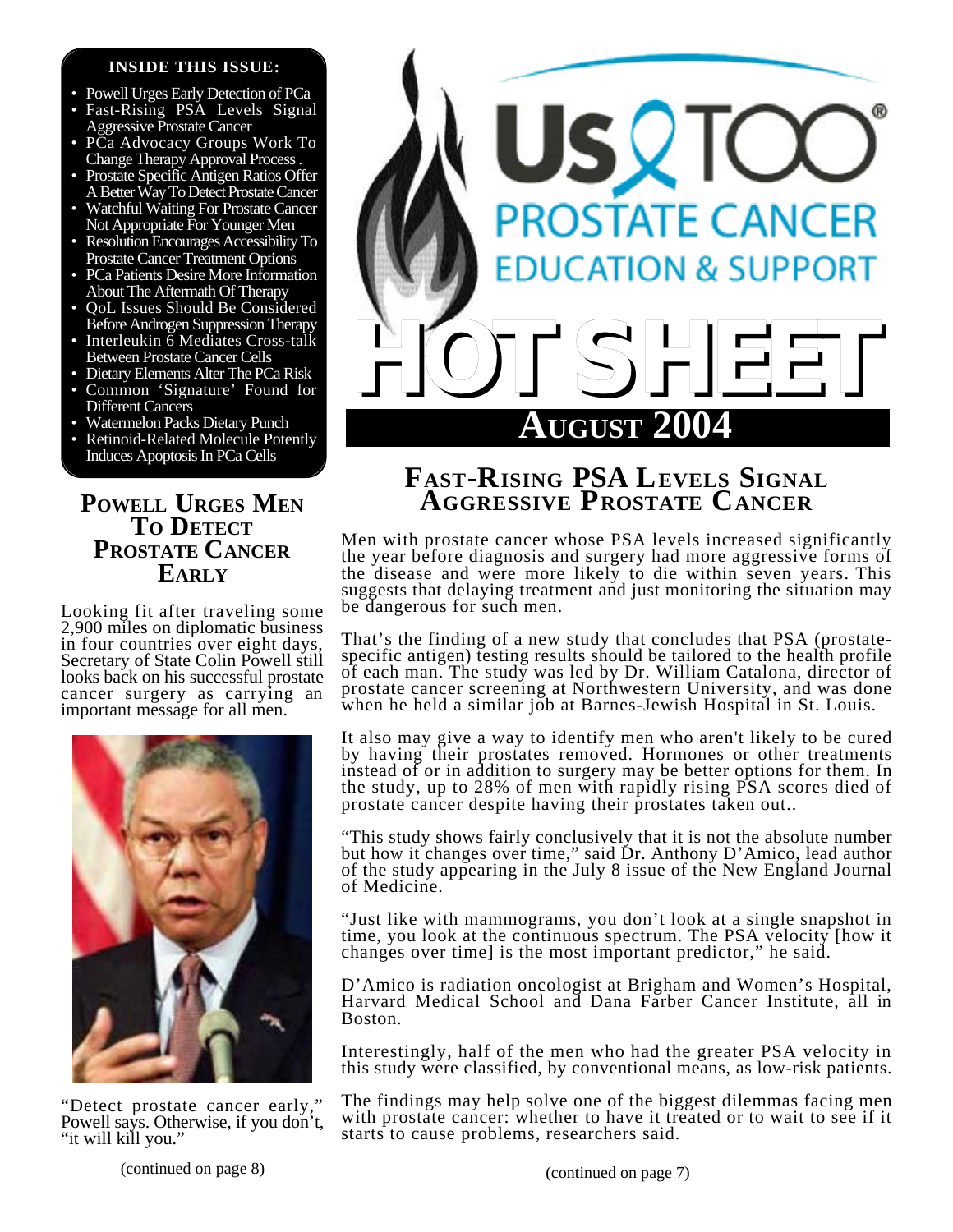# **US TOO PUBLICATIONS**

In addition to the Hot Sheet, *Us TOO*also publishes a FREE e-mail based news service providing updates on the latest prostate cancer related news. To subscribe or link to the archives simply visit the *Us TOO* Website: www.ustoo.org

Items contained in *Us TOO*publications are obtained from various news sources and edited for inclusion. Where available, a point-of-contact is provided.

All references to persons, companies, products or services are provided for information only, and are not endorsements. Readers should conduct their own research into any person, company, product or service, and consult with their loved ones and personal physician before deciding upon **any** course of action.



# **PROSTATE CANCER ADVOCACY GROUPS WORK TO CHANGE THERAPY APPROVAL PROCESS**

For the first time, the four major prostate cancer advocacy groups are combining forces with the common goal of working with the U.S. Food and Drug Administration (FDA) to streamline the approval process for critical prostate cancer treatments by changing the traditional measures of a research study's success or failure, known as clinical trial endpoints, without compromising safety.

The four prostate cancer advocacy groups are the Prostate Cancer Education Council, National Prostate Cancer Coalition, Prostate Cancer Foundation, and Us TOO International Prostate Cancer Education and Support Network.

"Prostate cancer is the most common non-skin cancer in America, striking one in six men. As the baby boom men reach the target zone for prostate cancer, beginning at age 50, the annual incidence rate will increase from 230,000 to 300,000 men," stated Prostate Cancer Foundation Vice Chairman and Chief Executive Officer Leslie D. Michelson.

"These four organizations are united in our desire to accelerate the development of better treatments for these men. Determining clinical trial endpoints that everyone can support is an important step in that process."

Traditional clinical trial endpoints, such as survival time, have proven difficult in trials of drugs for men with advanced prostate cancer because prostate cancer typically grows slowly, many prostate cancer patients typically have other diseases and prostate cancer attacks different men in different ways.

There is a growing body of evidence that surrogate endpoints, such as doubling time of Prostate Specific Antigen (PSA), changes in PSA, and time to disease progression may be useful in predicting which patients will gain true clinical benefits, such as longer survival time.

At the recently convened American Society of Clinical Oncology 2004 Meeting, E. David Crawford, MD, council member of PCEC and professor of surgery and radiation oncology with the Division of Urologic Oncology at the University of Colorado Health Sciences Center, presented a paper showing a<br>correlation between PSA correlation measurements and survival benefit in advanced prostate cancer patients being treated with a Taxotere regimen.

According to Crawford, "Prostate cancer has significantly lagged other cancers in the development of therapeutic options that provide patient benefit.

"Using straightforward measures, like PSA in conjunction with other accepted measures of anti-tumor activity and patient benefit, has the potential to simplify the clinical trial process, making trials more feasible and more attractive for sponsoring organizations.

"If we are going to significantly improve treatment options for men with advanced prostate cancer, we need to introduce into clinical trial design surrogate endpoints that can enable shorter, smaller trials and, thus, facilitate more rapid evaluation of new therapies for this devastating disease.

"We now have data from a large pivotal trial that suggest that such a marker has been identified."

The Prostate Cancer Education Council is dedicated to providing free prostate cancer screenings as well as increasing the awareness and education of the disease to men and their families.

The National Prostate Cancer Coalition's goals are to increase awareness by educating the public about the disease through dynamic programs with corporate sponsors, to reach out at-risk communities by conducting free screenings for prostate cancer onboard the Drive Against Prostate Cancer mobile medical unit, and to engage citizens and associations to build an advocacy network that encourage increases in federal funding of prostate cancer

*US TOO PROSTATE CANCER EDUCATION & SUPPORT* **HOTSHEET AUGUST 2004 P. 2**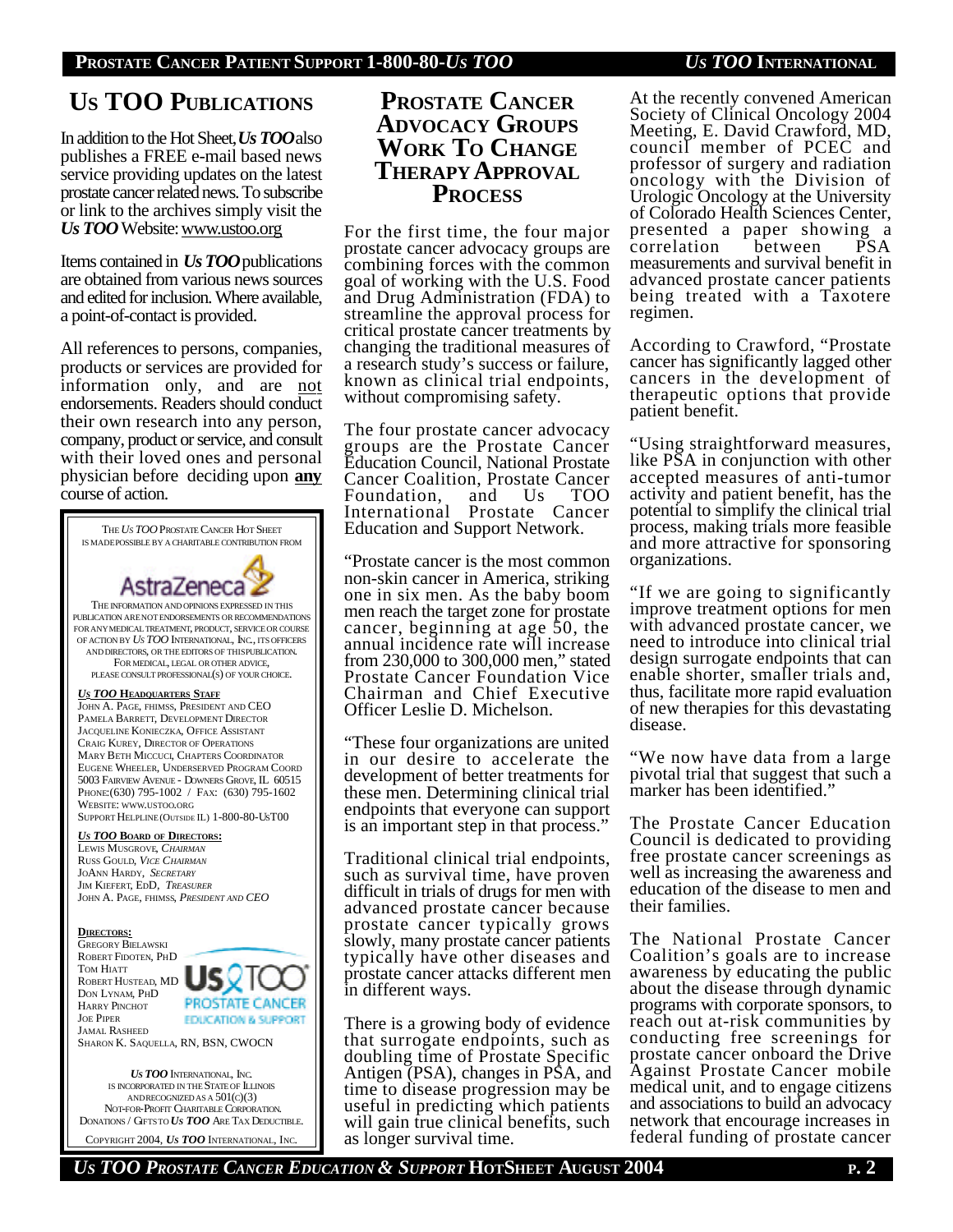### *US TOO* **INTERNATIONAL VISIT US ON THE INTERNET AT WWW.USTOO.ORG**

research.

The Prostate Cancer Foundation is dedicated to finding better treatments and a cure for recurrent prostate cancer. The Foundation has raised more than \$210 million and funded more than 1,100 critical research projects in 100 research centers around the world.

Us TOO International Prostate Cancer Education and Support Network is a non-profit, prostate cancer education and support network, established in 1990 by five men who had each been diagnosed with and treated for prostate cancer. Since then, Us TOO has grown to more than 330 chapters throughout the United States and internationally.

# **PROSTATE SPECIFIC ANTIGEN RATIOS OFFER A BETTER WAY TO DETECT PROSTATE CANCER**

Medical investigators in Scotland performed a study "to compare the performance of various ratios using total prostate specific antigen (PSA), complexed PSA (cPSA) and free PSA (fPSA) in the early detection of prostate cancer. The study included 535 consecutive patients evaluated at a prostate cancer detection clinic between January 1998 and October 1999. Patients had blood samples transrectal ultrasonography and prostate biopsy to measure PSA, cPSA and fPSA."

"Receiver operating characteristic (ROC) curves (sensitivity vs. 1 specificity) were used to evaluate the performance of PSA, cPSA, f/tPSA, cPSA/tPSA, fPSA/cPSA, tPSA/ prostate volume (PV), fPSA/PV, and cPSA/PV. The areas under the curve (AUC) were calculated for each ratio. The performance of each ratio over all patients or in those with a tPSA of 4-6 or 4-10 ng/mL were evaluated," wrote O.L. Ozdal and colleagues, Hairmyres Hospital.

"Of the 535 patients, 204 (38%) had biopsy-confirmed prostate cancer. The AUC obtained with tPSA alone was 0.64; when measured for all

patients the cPSA/PV (0.78), PSA/PV (0.77), f/tPSA (0.76) and fPSA/cPSA (0.75) performed better than tPSA alone. Furthermore, in patients with a tPSA of 4-10 ng/mL, tPSA/PV  $(0.72)$ ,  $cPSA/PV^{\dagger}(0.71)$ ,  $f/tPSA$ (0.69), fPSA/cPSA (0.69) and cPSA/ tPSA (0.62) performed better than tPSA alone  $(0.52)$ .

"Finally, in patients with a tPSA of 4-6 ng/mL, PSA/PV and cPSA/PV performed better than the other ratios. The use of PSA ratios gives a higher sensitivity and specificity for detecting prostate cancer than the use of tPSA alone," investigators concluded.

Ozdal and colleagues published their study in BJU International (Comparative evaluation of various prostate specific antigen ratios for the early detection of prostate cancer. BJU Int, 2004;93(7):970-974).

For additional information, contact S. Tanguay, Hairmyres Hospital, E Kilbride, Lanark, Scotland.

# **WATCHFUL WAITING FOR PROSTATE CANCER NOT APPROPRIATE FOR YOUNGER MEN**

Researchers report that watchful waiting could be an appropriate approach to certain older men with prostate cancer.

"Expectant management has evolved to include cure as its ultimate goal," scientists writing in the journal Current Opinion in Urology report.

"Early data regarding such a strategy indicate that it may be a reasonable alternative for a select group of older men," wrote M.E. Allaf and colleagues, Johns Hopkins Medical Institute, Brady Urology Institute.

The researchers concluded: "For men with a long life expectancy, disease is likely to progress and such a strategy is not currently recommended. The long-term efficacy of this approach will be determined with further follow-up."

Allaf and colleagues published their study in Current Opinion in Urology

(Update on watchful waiting for prostate cancer. Curr Opin Urol, 2004;14(3):171-175).

Additional information can be obtained by contacting H.B. Carter, Johns Hopkins Medical Institute, Brady Urology Institute, 600 N. Wolfe St., Marburg 403, Baltimore, MD 21287 USA.

# **HOUSE RESOLUTION ENCOURAGES ACCESSIBILITY TO PROSTATE CANCER TREATMENT OPTIONS**

The U.S. House of Representatives has adopted a resolution encouraging doctors to inform their prostate cancer patients of all of the proven treatment options available.

According to the resolution (H. Res. 669), "the Federal Government and the States should ensure that health care providers supply prostate cancer patients with appropriate information and any other tools necessary for prostate cancer patients to receive readily understandable descriptions of the advantages, disadvantages, benefits, and risks of all medically efficacious treatments for prostate cancer, including brachytherapy, hormonal treatments, external beam radiation, chemotherapy, surgery, and watchful waiting."

The non-binding resolution was introduced and sponsored by Congressman Nathan Deal (R-GA) through the Subcommittee on Health of the House Committee on Energy and Commerce.

"Prostate cancer is the second leading cause of cancer death of men in the United States, and the effort to raise public understanding about treatment options is, therefore, crucial," said Deal.

"Patients deserve accessible and comprehensive information about treatment options. They must be empowered to select the most appropriate therapy. Essential in making that decision is an understanding of both the cure rate

(continued on page 4)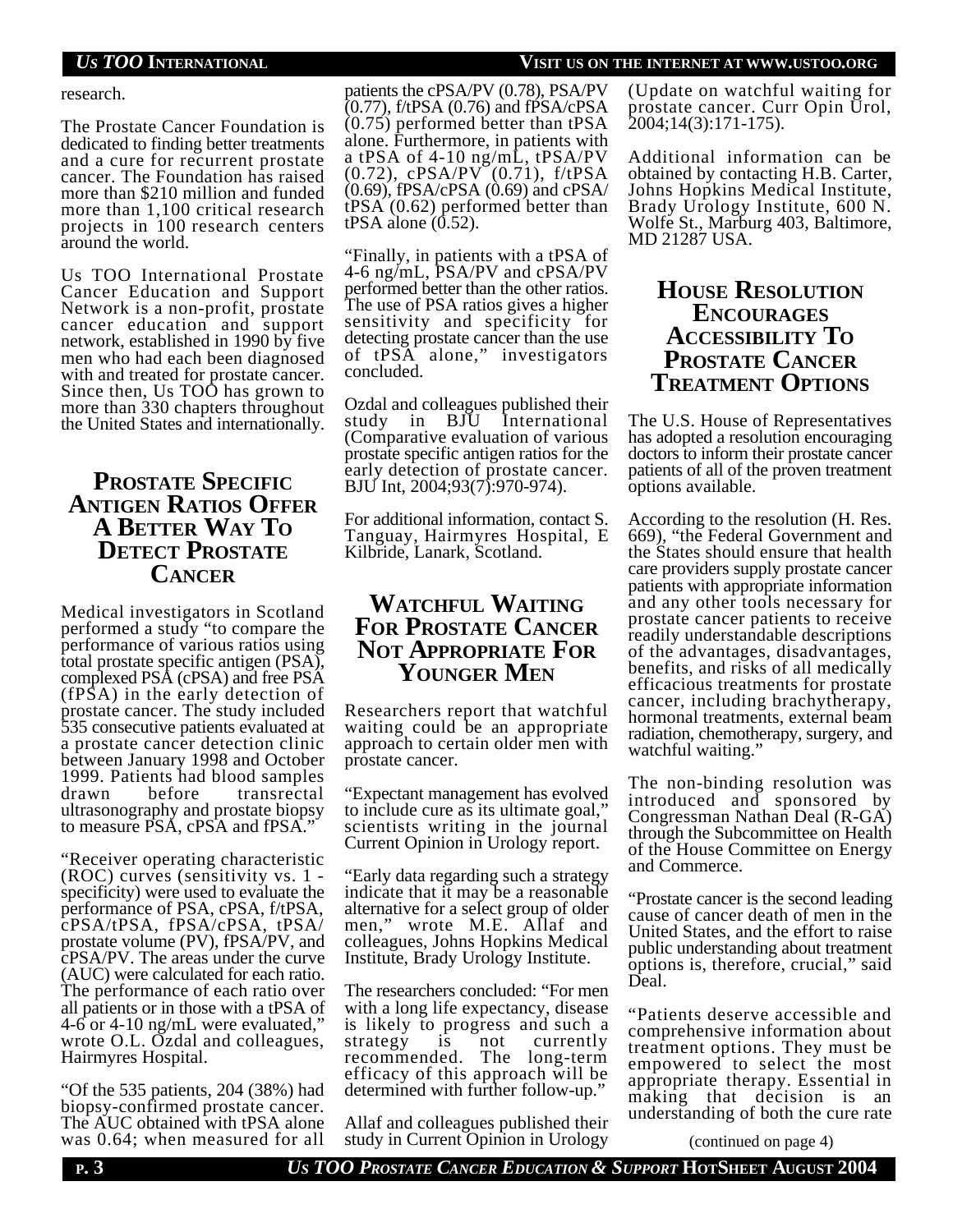# **HOUSE RESOLUTION SEEKS ACCESS TO PCA TREATEMENT OPTIONS**

and the quality of life implications of all approaches. (continued from page 3)

"Congressman Deal and his colleagues are to be commended for their foresight and involvement in such a worthwhile resolution."

# **PROSTATE CANCER PATIENTS DESIRE MORE INFORMATION ABOUT THE AFTERMATH OF THERAPY**

Researchers in Canada completed a study "to identify the preferences for sexual information resources of patients before and after definitive treatment for early-stage prostate<br>cancer with either radical cancer with either radical<br>prostatectomy (RP) or prostatectomy (RP) or brachytherapy.<sup>"</sup>

Two hundred patients (mean age 64 years) treated with either RP or brachytherapy were recruited from radiation oncology (100) and urology (100) outpatient clinics. Patients completed a survey questionnaire to identify the types of information used, preferred sources of information, knowledge of treatments for erectile dysfunction (ED), effect of sexual function on the treatment decision, and the International Index of Erectile Function (IIEF) to assess their current level of sexual function," said B.J. Davison and colleagues, Vancouver General Hospital.

"Urologists were identified as the main source of sexual information. Written information, Internet access and videos were identified as preferred sources of information before and after treatment. The effects of treatment on sexual function had no apparent significant influence on the men's definitive treatment choice.

"Compared with patients in the brachytherapy group, patients in the RP group reported having significantly higher levels of sexual desire (p<0.001) after treatment, but otherwise the erectile domains of the

groups were remarkably similar. Two-thirds of patients wanted more information on the effects of treatment on sexual function, and on available treatments for ED," investigators noted.

"These results support the need for physicians to offer patients access to information on the effect of treatment for early-stage prostate cancer on erectile function before and after treatment."

Davison and colleagues published their findings in BJU International (Preferences for sexual information resources in patients treated for earlystage prostate cancer with either radical prostatectomy or<br>brachytherapy. BJU Int. brachytherapy. 2004;93(7):965-969).

Additional information can be obtained by contacting B.J. Davison, C328-2733 Heather St., Vancouver, BC V5Z 3J5, Canada.

# **QUALITY OF LIFE ISSUES SHOULD BE CONSIDERED BEFORE ANDROGEN SUPPRESSION THERAPY**

According to recent research published in the journal BJU International, a study was conducted "to investigate the effects of different management strategies for nonlocalized prostate cancer on men's quality of life and cognitive functioning."

"Men with prostate cancer were randomly assigned to one of four treatment arms: leuprorelin, goserelin, cyproterone acetate (CPA), or close clinical monitoring. In a repeated-measures design, men were assessed before treatment (baseline) and after 6 and 12 months of treatment," wrote H.J. Green and colleagues, Inner North Brisbane Mental Health Service.

"A community comparison group of men of the same age with no prostate cancer participated for the same length of time. The men were recruited from public and private urology departments from university teaching hospitals. All those with

prostate cancer who were eligible for hormonal therapy had no symptoms requiring immediate therapy.

"In all, 82 patients were randomized and 62 completed the 1-year study, and of the 20 community participants, 15 completed the study. The main outcome measures were obtained from questionnaires on emotional distress, existential satisfaction, physical function and symptoms, social and role function, subjective cognitive function, and sexual function, combined with standard neuropsychological tests of memory, attention, and executive functions.

"Sexual dysfunction increased for patients on androgen-suppressing therapies, and emotional distress increased in those assigned to CPA or close clinical monitoring. Compared with before treatment there was evidence of an adverse effect of leuprorelin, goserelin, and CPA on cognitive function.

In deciding the timing of androgen suppression therapy for prostate cancer, consideration should be given to potential adverse effects on quality of life and cognitive function," investigators recommended.

Green and colleagues published their study in BJU International (Quality of life compared during pharmacological treatments and clinical monitoring for non-localized prostate cancer: a randomized controlled trial. BJU Int, 2004;93(7):975-979).

For additional information, contact H.J. Green, INBMHS, 162 Alfred St., Fortitude Valley, Qld 4006, Australia.

# **INTERLEUKIN 6 MEDIATES CROSS-TALK BETWEEN PROSTATE CANCER CELLS**

"The interaction between stromal and epithelial cells is critical for the initiation and progression of prostate<br>cancer, but the molecular molecular determinants responsible for the cross-talk between these two cell types remain largely unknown. Here, we used a coculture cell assay to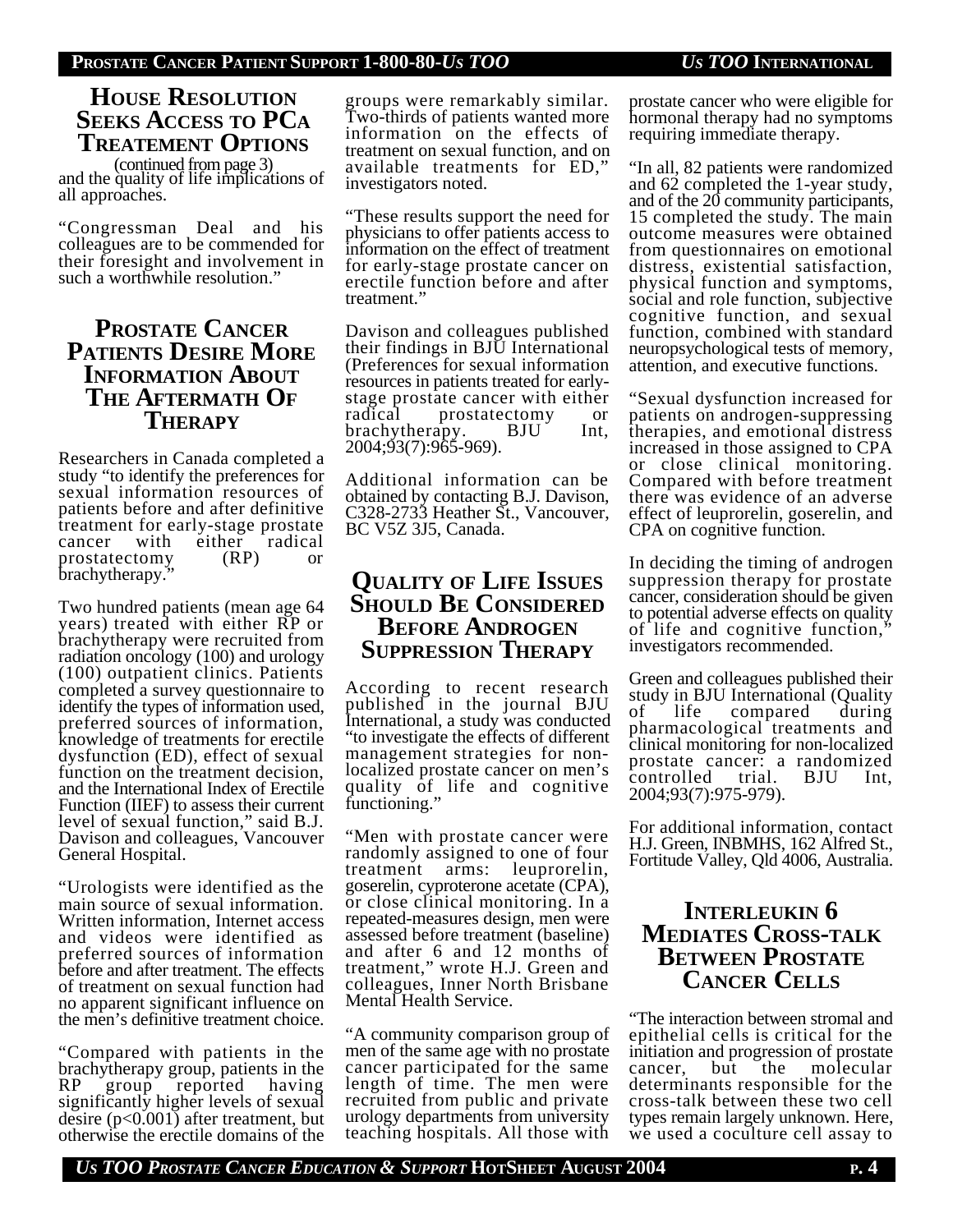identify messengers involved in the cross-talk between human prostate stromal PS30 and epithelial LNCaP<br>cells. Stimulation with Stimulation with lysophosphatidic acid (LPA) activates the mitogenic extracellular signalregulated kinase (ERK) signaling pathway in PS30, but not LNCaP, cells," scientists in the United States report.

"The coculture of PS30 and LNCaP cells results in the activation of ERK in LNCaP cells and that is further increased in response to stimulation with LPA. Physiologic relevance of the interaction between PS30 and LNCaP cells is demonstrated using LNCaP xenograft tumor assays. Animals implanted with a mixture of both cell types develop larger tumors with higher frequency compared with those injected with LNCaP cells alone," according to P. Sivashanmugam and colleagues, Duke University, Medical Center.

"Conditioned medium transfer experiments reveal the PS30-derived inducing factor is soluble and promotes mitogenic ERK and STAT3 signaling pathways in LNCaP cells. Protein analysis demonstrates that treatment of the PS30 cells with LPA induces synthesis of interleukin 6 (IL-6). Antibody neutralization experiments reveal that IL-6 is responsible for the LPA-induced mitogenic signaling and growth of the LNCaP cells.

"Our findings reveal that the LPAregulated secretion of IL-6 is an important messenger linking stromal and epithelial prostate cells, which may be exploited for the effective treatment of patients with advanced prostate cancer," scientists concluded.

Sivashanmugam and colleagues published their study in Journal of Biological Chemistry (Interleukin 6 mediates the lysophosphatidic acidregulated cross-talk between stromal and epithelial prostate cancer cells. J Biol Chem, 2004;279(20):21154- 21159).

For more information, contact Y. Daaka, Duke University, Med Center, Department Surgery, 2607, Durham, NC 27710 USA.

# **DIETARY ELEMENTS ALTER THE RISK FOR PROSTATE CANCER**

According to scientists in the Netherlands, "we reviewed 37 prospective cohort and four intervention studies on potential dietary risk factors for prostate cancer, published between 1966 and September 2003. Some studies were limited by small size, crude measurement of dietary exposure and limited control for confounders. Intervention and prospective cohort studies support a protective role against prostate cancer for selenium, and possibly for vitamin E, pulses and tomatoes/lycopene."

"Overall consumption of meat, eggs, vegetables, fruit, coffee, tea, carotenoids and vitamins A, C and D was not consistently related to prostate cancer risk. Intervention<br>studies also indicate that studies also indicate supplementation with beta-carotene does not lower prostate cancer risk, except possibly in men with low betacarotene status at baseline," reported P.C. Dagnelie and colleagues, Maastricht University, Department of Epidemiology.

"For specific types of meat, alcoholic drinks, dairy products, fat and anthropometric measures, most cohort studies suggest either an increased risk or no relation with prostate cancer. For calcium, two cohort studies suggest an increased risk at very high calcium intakes  $($ >2000 mg/day).

"In conclusion, prospective studies are consistent with a protective role for selenium, and possibly vitamin E, pulses and tomatoes/lycopene, in the etiology of prostate cancer. Studies are inconclusive on the role of meat, dairy products, fat, vegetables, fruits, alcohol and anthropometric measures, whereas a very high calcium intake appears to be positively associated with prostate cancer risk," researchers concluded.

Dagnelie and colleagues published their study in BJU International (Diet, anthropometric measures and prostate cancer risk: a review of prospective cohort and intervention

studies. BJU Int, 2004;93(8):1139- 1150).

For more information, contact P.C. Dagnelie, Maastricht University, Department of Epidemiology, POB 616, NL-6200 MD Maastricht, Netherlands.

# **COMMON 'SIGNATURE' FOUND FOR DIFFERENT CANCERS; DISCOVERY YIELDS HOPE FOR UNIVERSAL TREATMENT**

Researchers at the University of Michigan, Johns Hopkins and the Institute of Bioinformatics in India have discovered a gene-expression "signature" common to distinct types of cancer, renewing hope that a universal treatment for the nation's second leading killer might be found.

Scientists essentially abandoned the search for a common approach to cancer therapy after research launched by the 1970s "War on Cancer" revealed the many varieties of cancer and the differences among even the same type of cancer in different people. As a result of these discoveries, the focus largely has been on tailoring treatments to specific forms of cancers and even to the precise biology of cancer in a particular person.

"Perhaps we'd learned so much about the differences among cancers that we stopped looking for the similarities. Not having the right tools to look for similarities on a global level didn't help, either," says Akhilesh Pandey, assistant professor of biological chemistry in the McKusick-Nathans Institute of Genetic Medicine at Johns Hopkins and chief scientific advisor and founder of the Institute of Bioinformatics, a nonprofit institute located in Bangalore, India.

In the team's hunt for an overall genetic signature of cancer, which could be useful for diagnosis as well as for developing therapies, the scientists mined a mind-boggling amount of raw information by first creating an online searchable database

(continued on page 6)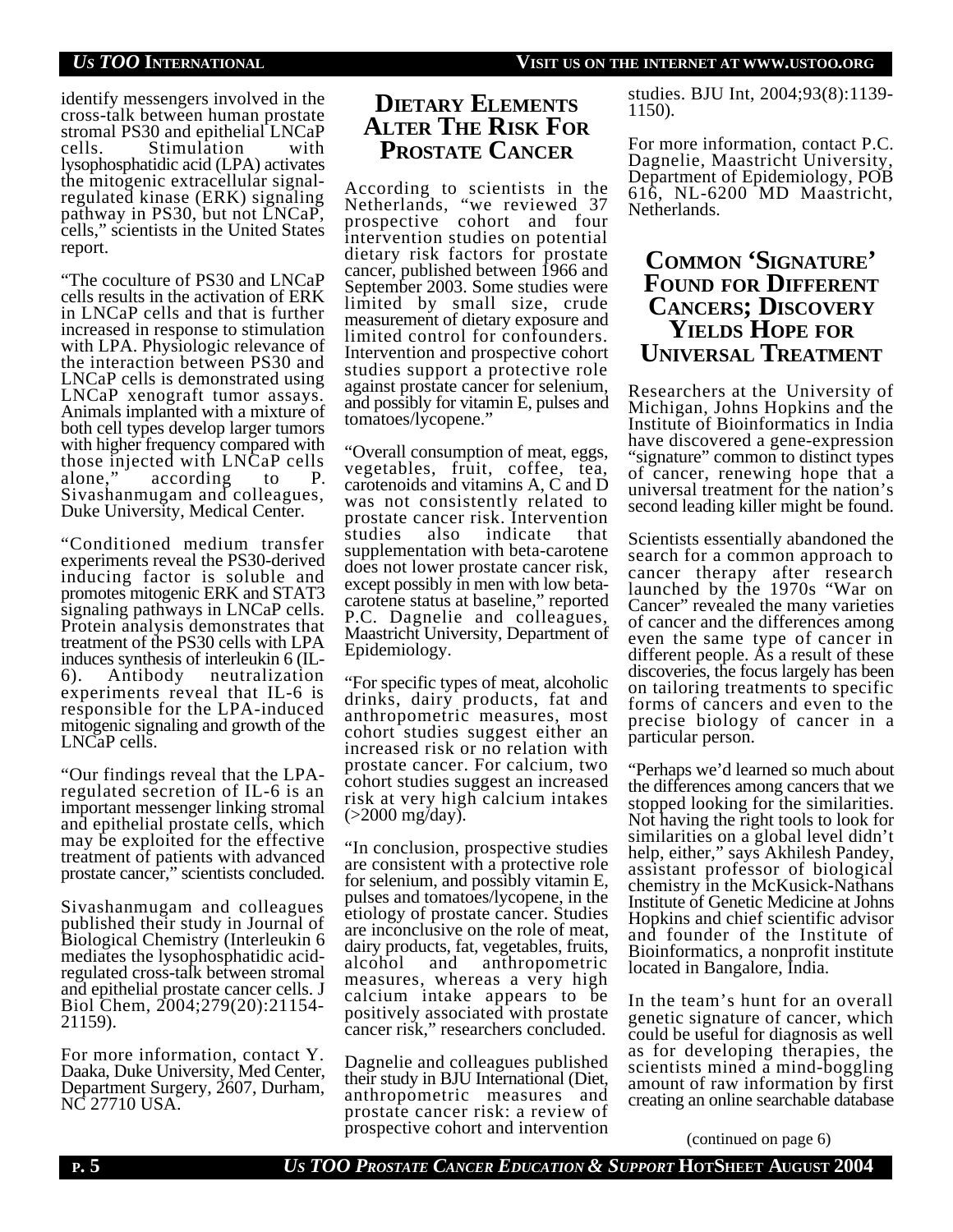### **PROSTATE CANCER PATIENT SUPPORT 1-800-80-***US TOO US TOO* **INTERNATIONAL**

## **COMMON CANCER SIGNATURE FOUND** (continued from page5)

of 40 published data sets that had collectively analyzed the gene expression "fingerprints" of more than 3,700 cancer tissue samples.

Searching the collected data for common patterns of altered gene expression, the researchers uncovered a "signature" common to all cancers and another that distinguished some kinds of aggressive tumors from their less aggressive counterparts. Their report appears in the June 22 issue of the Proceedings of the National Academy of Sciences.

The signature consisted of 67 genes that were abnormally expressed in all cancers. These genes largely are involved in the cell's preparation for division — called the cell cycle and cell proliferation, the researchers report. Since cancers are characterized by uncontrolled cell division, the discovery is logical, even though it wasn't easy, says Pandey.

"A lot of the available data on gene expression in cancers was just 'warehoused' — it was there, but not connected to anything," he says. "We took that data, analyzed it and connected it to relevant information. Now it's both available and useful."

Pandey and staff at the Institute of Bioinformatics last year reported creation of the Human Protein Reference Database [http:// www.hprd.org], an online, searchable, information-rich database of known human proteins and their interactions.

The new project, initiated by Arul Chinnaiyan, M.D., Ph.D., at Michigan, took a similar approach to the cancer problem by developing a way to statistically analyze microarray data and applying the new approach to data from microarray experiments on tumor samples.

Microarray experiments let researchers determine the expression of tens of thousands of genes all at once, providing a molecular "fingerprint" of the tissue sample. Scientists then compare the fingerprint of one sample to that of another — a prostate tumor to normal prostate, or aggressive breast cancer to non-aggressive breast cancer — to identify genes whose expression is higher or lower than "normal." The idea is that those genes may contribute to the two tissues' differences.

The mounds of data these experiments create — each identifying hundreds of gene candidates — can be difficult to sift through. But for Chinnaiyan and the research team, the ease with which the data is created meant that a wealth of information about cancers' genetic profiles already existed, although not in a single form or place.

Answering some critics who claim that experimental differences make microarray data virtually impossible to compare, Pandey says that the difficulty actually supports their results. "If some people consider these sets to be so different as to be incomparable, then anything that does turn out to be common to all of them seems pretty likely to be real," he suggests.

The researchers also validated their proposed cancer signature by examining data sets published after creation of the database, dubbed ONCOMINE. The same signature discriminated between cancer and normal tissue in seven of nine new data sets, including properly discriminating three types of cancer not used to create the database, the scientists report.

ONCOMINE connects the cancer microarray database to several sources of additional information, including the scientific literature, the Human Protein Reference Database and Online Inheritance in Man, the online catalog of all proven diseasegene connections. ONCOMINE is owned by the University of Michigan, and is available online to academic researchers free-of-charge following registration.

Authors on the report are Daniel Rhodes, Jianjun Yu, Radhika Varambally, Debashis Ghosh, Terrence Barrette and Chinnaiyan of the University of Michigan Medical School; Kalyan Shanker and Nandan Deshpande of the Institute of

Bioinformatics; and Pandey of Johns Hopkins. Pandey does not receive compensation for his role as scientific adviser to the Institute of Bioinformatics.

On the Web:

http://www.pnas.org

## **WATERMELON, PACKS MORE THAN WE THINK!** *By June Lay*

Watermelon is a fruit that packs more than we may think, more in the way of nutritional value that is. It's post July 4th, and summertime, and watermelon is a popular American summer fruit. Many of us (this included me once upon a time), think that watermelon is high in calories containing only our enemy sugar, and water, but, this sweet red fruit does pack more than we think!

Before we discuss the full value of watermelon, let's look at just how much sugar and water it contains. One cup of diced watermelon is about 90% water, and contains 50 calories (doesn't sound too bad to me). 44 of these calories do come from sugar, but let me say that this is a natural, healthy fruit sugar. If we remember our "Sugar, Not an Enemy" tip, we will remember that sugar is vital for our energy, and it is the sole source of fuel for our brain. Along with water and sugar, watermelon contains vitamin  $\overline{C}$  while our cup has less than 1 g of fat, with no cholesterol.

Now, what else does watermelon have? Watermelon contains the phytochemical lycopene, one of our colorful disease preventing cartenoids! This time if we remember our "Tomato, a Superstar" tip, tomato was the leading source of lycopene when cooked (so much for the raw diet all the time?). Lycopene appears to be released from the plant cell wall and used by our body (defined as bioavailable) when sources such as the tomato are cooked. Unfortunately, we don't always eat tomato sauce, or heat processed tomato juice, do we? Now, we have a study which has shown that raw watermelon unlike the raw tomato, contains a source of bioavailable lycopene! More about

(continued on page 8)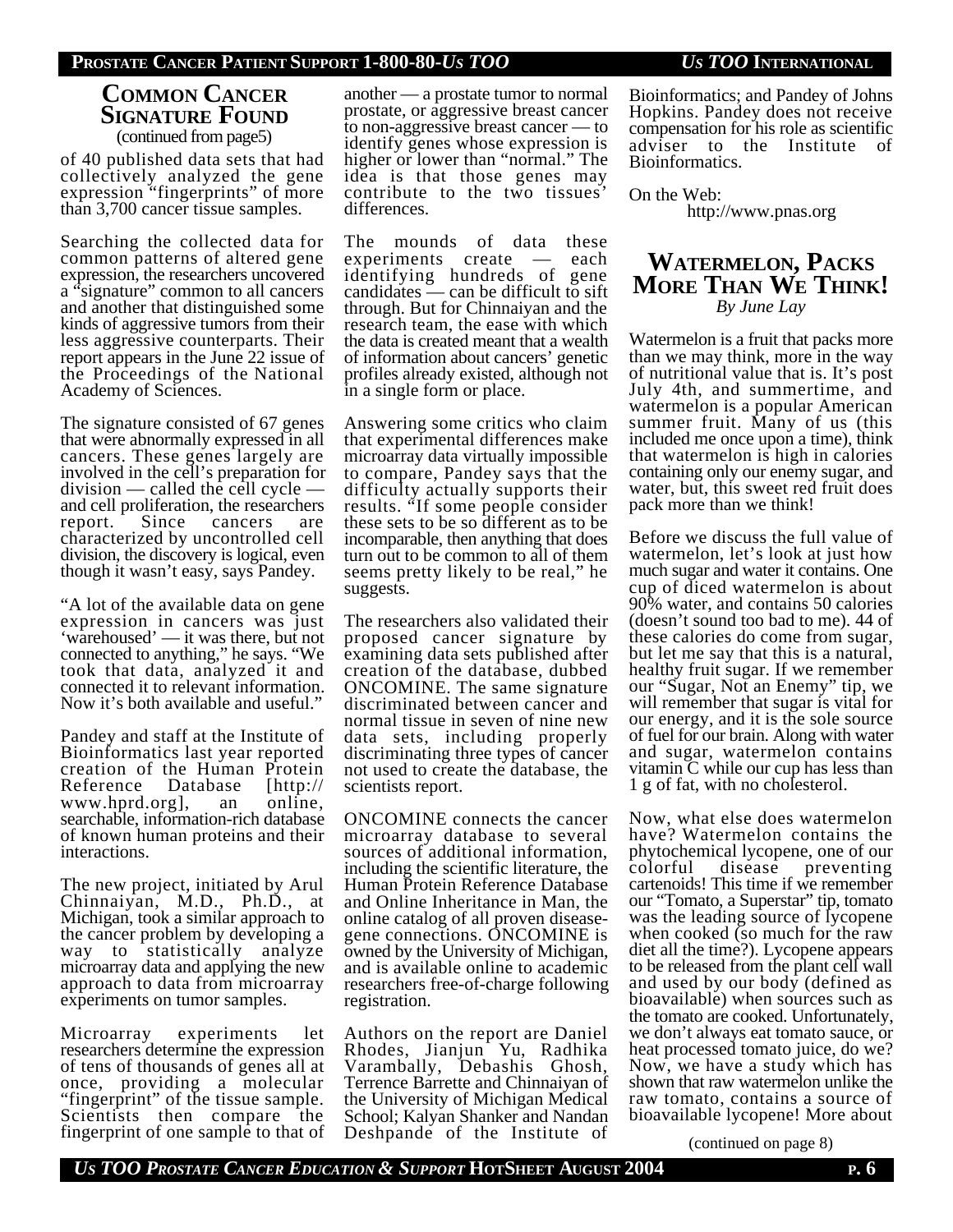# **FAST RISING PSA SIGNALS AGGRESSIVE DISEASE**

(continued from page 3)

"This is something that is really urgently needed -- we need a way of judging the danger of a prostate cancer," said William J. Catalona, a prostate cancer specialist at Northwestern University who led the study. "This is the most powerful predictor we have."

The study authors suggest men get a baseline PSA test at age 35, then additional PSA tests once a year thereafter.

"While I recommend a biopsy with a PSA level of 2.5 (ng per milliliters) or higher, this study shows us that no single value of PSA is as important as the trend," Catalona said. "And the only way you can recognize a trend is if the testing is done early and every year."

Prostate cancer is the second most common cancer in American men. Despite substantial advances in recent years, some 82 men in the United States still die of the disease every day, according to an accompanying editorial in the journal. In the editorial, Mario Eisenberger and Alan Partin, prostate cancer experts from Johns Hopkins University, write that measures of PSA dynamics "may eventually be the key factor" in determining which men can safely try watchful waiting.

PSA is a protein produced by the cells of the prostate gland. The prostate-specific antigen test measures the level of PSA in the blood. When the prostate enlarges, PSA levels typically rise. The levels can rise due to cancer or benign conditions, according to the National Cancer Institute.

While PSA testing has become commonplace, physicians have been unclear how to interpret the results. In particular, they have been wrestling with what absolute number might predict the presence of cancer, D'Amico said.

The new study analyzed PSA data from 1,095 men, all approximately 65 years old, who had undergone a radical prostatectomy within about a month of their diagnoses. PSA levels were measured every six to 12 months both before and after surgery.

Men whose PSA levels increased by more than 2 nanograms per milliliter of blood during the year before being diagnosed had a higher risk of dying from prostate cancer within seven years, even if they underwent a radical prostatectomy. "There was a tenfold increased risk of death from prostate cancer if you went up by two points in a year" prior to diagnosis, D'Amico said.

Men with rapidly rising PSAs also were more likely to have tumors that were at more advanced stages. Five percent of them had cancer that had spread to their lymph nodes vs. only 0.7% of the others.

"For these men, who are otherwise in good health, watchful waiting may not be the best option," the researchers conclude.

"While some physicians counsel watchful waiting, the men I see in my office have the same attitude as women facing the possibility of breast cancer: they want it treated, they want it taken care of and they want it to be over," Dr. Catalona said. The lifetime risk of being diagnosed with prostate cancer -- 1 in 6 -is higher than the 1-in-8 risk of breast cancer in women. "It's still a big problem and it kills a lot of men.

Robert Donnell, associate professor at the Medical College of Wisconsin and co-director of the prostate center at Froedtert Memorial Lutheran Hospital in Wauwatosa, agreed.

"PSA is a better indicator of what has happened than what will happen," Donnell said. "We can't predict whose PSA will rise

2 nanograms per milliliter per year, so watchful waiting becomes a gamble."

Other studies have found value in analyzing change in a man's PSA rather than establishing a cutoff point such as 2.5 or 4 as cause for concern, they write.

Such research is forming a growing body of evidence that may help fine-tune interpretation of the PSA test and make it a more useful tool for detecting prostate cancer and evaluating its seriousness, experts say.

"This study shows us that no single value of PSA is as important as the trend," Catalona said in a statement.

Surgery or local radiation may not be enough for men whose PSA levels are in the fast-rising group, D'Amico added. "They could have surgery but then expect to follow that with radiation and hormonal treatments," he added. Certainly "watchful waiting" would not be a good option.

What the study doesn't reveal is how to treat a man whose PSA levels rose less than two points in a year.

"Significant rises of more than two are ominous. Rises of less than that are still amenable to cure with local therapy [but] we don't know the lower threshold," D'Amico said.

Still, said Dr. Mark H. Kawachi, director of the Prostate Cancer Center at City of Hope Cancer Center in Duarte, Calif., the study does "help us refine the way we look at prostate cancer patients."

"Individualized treatment becomes the issue here," Kawachi said. "The exciting thing about this study is it comes at a time when chemotherapy for advanced prostate cancer is demonstrating bona fide benefit. So we do have options now, whereas two to three years ago we wouldn't have had very many options to even consider."